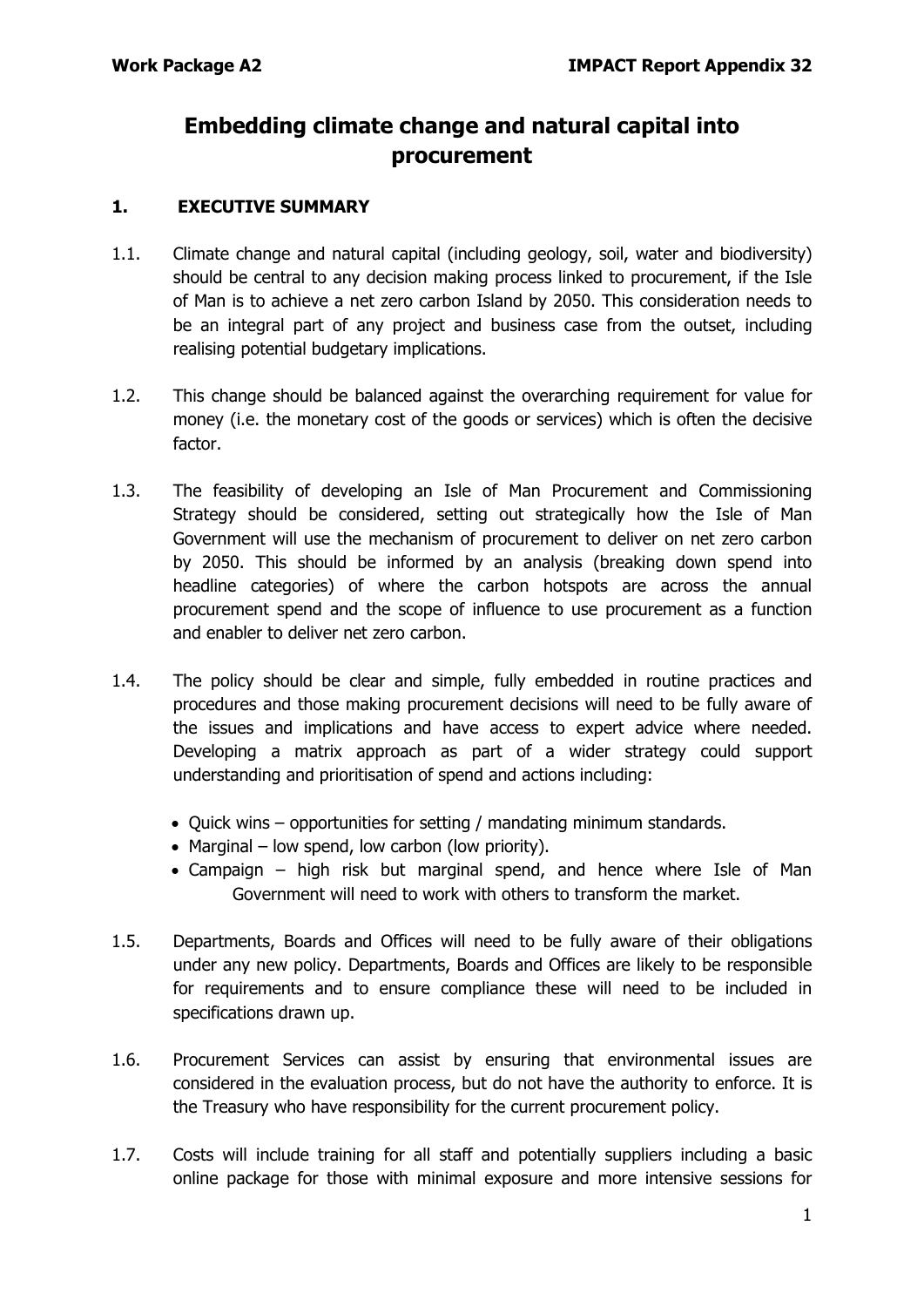staff regularly engaged in procurement and contracts. An estimated £250,000 for the first year and £100,000 for the second year could be allocated to facilitate a tendering process and development and delivery of anticipated provision. This is a ballpark figure which could go up or down once the scale and specifics are agreed.

## **2. CONTEXT**

- 2.1. Climate change and biodiversity will need to be factored into all relevant procurement processes (which would include tenders and quick quotes) as a matter of urgency in order to align resources with priorities and encourage behavioural, business and cultural change.
- 2.2. Procurement policy currently requires Departments, Boards and Offices to consider whether proportionate application of sustainability and environmental values are required as part of tender evaluation.
- 2.3. At present there are Sustainability and Environmental Value provisions in the Treasury's Procurement Policy that was approved by Tynwald in August 2017. The Policy indicates that "sustainability in procurement contexts considers awarding contracts that achieve value for money on the whole life basis in terms of generating benefits to Departments Boards and Offices but also to society and the economy whilst minimising damage to the environment. Environmental values are recognised as being an important contract award factor in their own right. Consideration of energy, production process, materials, waste and logistics are examples of areas where services and products may be differentiated." "All Departments, Boards and Offices will, as appropriate consider proportional application of sustainability and environmental values as part of the overall quality assessment in a contract award decision." (Isle of Man Government, 2017).
- 2.4. Accordingly, there is already a base to work from going forward regarding environmental safeguards in procurement matters. Procurement criteria to reduce single use plastics was introduced in the Isle of Man 2018 and could form the start of the communications process for embedding zero carbon concepts (Isle of Man Government, 2018).
- 2.5. Before embarking on any procurement process (including full tender processes and quick quotes) Departments, Boards and Offices will need to think about how the services they are going to buy or the way they are going to buy them could secure benefits or cause harm to the environment and our carbon impact.
- 2.6. It has been suggested that frequently staff do not allow sufficient time to plan a procurement strategy, business case and specification before needing support from procurement services. As part of any staff training, Departments, Boards and Offices should understand the length of time and amount of resource they will need to allocate.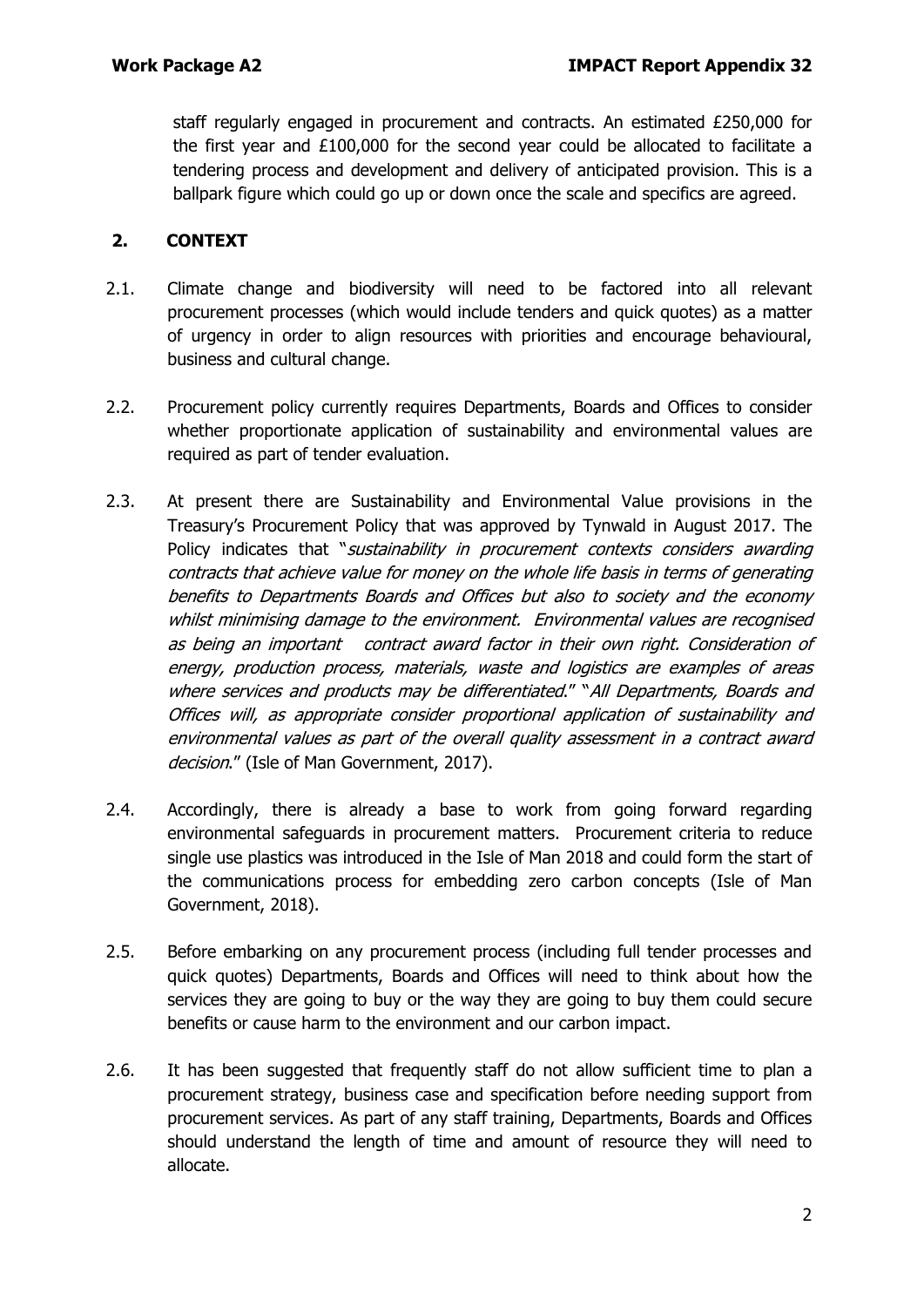2.7. External assistance could be very useful in the light of the nature of this work and this would need closely aligning with local input. Responsibility for the roll out of this is eventually approved would need to be considered in due course.

# **3. ACTIONS**

- 3.1. Establish a Procurement and Commissioning Strategy covering: Where are we now? Where do we want to be? How do we use the mechanism of procurement to get there? What are the priorities? Who is responsible?
- 3.2. Develop low carbon category procurement guidance.
- 3.3. Include climate change and biodiversity in all procurement processes. This could be addressed by either the procurement policy being updated by Treasury with Tynwald approval or a new policy being developed solely to cover zero carbon emissions. Both options would need to be consulted upon before being introduced. This needs to link directly with the procurement policy issued by Treasury.
- 3.4. Explore options with officers from the Attorney General's Chambers joining any working group or committee looking at this together with Treasury if financial regulations changes are also needed. This is essential as they will be the people who will ultimately be assisting Departments and others who undertake their own procurement with compliance. Some organisations (for example the Isle of Man Post Office) have tailored financial regulations which would also need to be aligned, alongside any other organisation in the same position (Iompost.com, 2019).
- 3.5. Develop clear definitions of terms relating to climate change and biodiversity and measures of success.
- 3.6. Review consideration given to the whole life process of procurement and contracts.
- 3.7. Review the level of weighting applied to sustainability in tender award criteria.
- 3.8. Consider adopting and incorporating best practice from other jurisdictions.
- 3.9. Introduce mandatory training in zero carbon concepts for all staff with responsibility for procurement or tendering in all Departments Boards and Offices.
- 3.10. Introduce wider training for all staff, including those who will only come into contact with procurement very infrequently.
- 3.11. Establish a mechanism for providing oversight and an expert view on zero carbon concepts to provide challenge and support.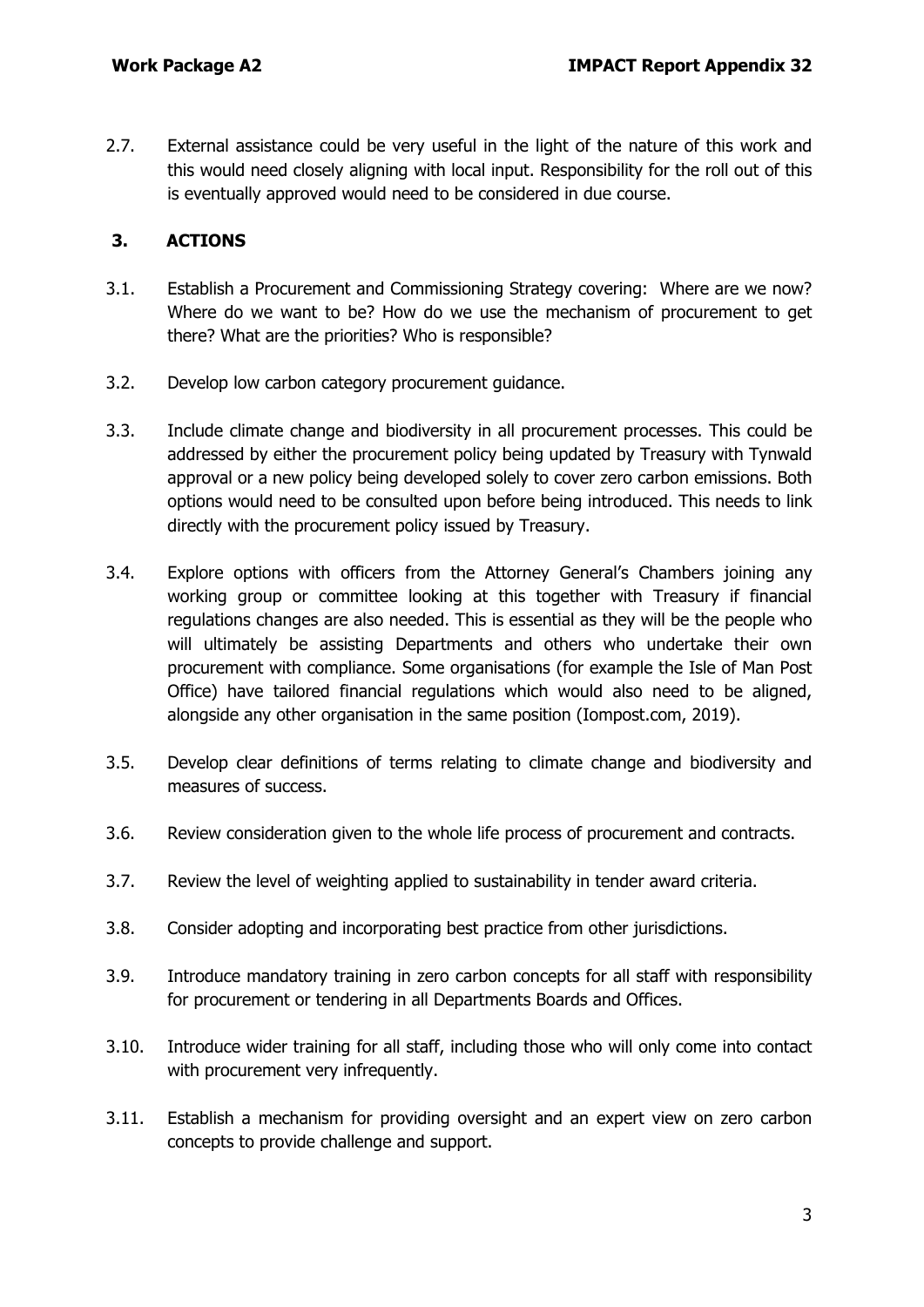- 3.12. Detailed analysis should be undertaken to ascertain how the supply based can be brought along with the requirements (including financial incentives and training).
- 3.13. Explore options for supporting pre-procurement processes and contract management.
- 3.14. Ensure that any internal Sustainable Risk Assessment templates used to support preprocurement decision making reflect net-zero carbon priorities (e.g. prompts and questions linked to specific procurement of goods and services.
- 3.15. Training sessions to ensure changes to processes are clearly understood by those involved in procurement (not just procurement teams).
- 3.16. 1-2-1 advisory support across some of the more significant procurement exercises to ensure appropriate consideration of net zero carbon goals across the procurement life-cycle.
- 3.17. Ensure that Departments, Boards and Offices factor in sufficient time and resources to factor zero carbon concepts into procurement processes. The procurement process should be fully owned and supported and not seen as a secondary issue in addition to 'day jobs'.
- 3.18. Review risks and opportunities on a category-by-category approach including risks and impacts of individual category procurement spend in the context of carbon and bio-diversity, scope to mitigate and capacity to influence and deliver outcomes.
- 3.19. To identify whether any additional resources (including both monetarily and staff) will be made available (or whether there will be the ability to secure additional resources) to assist in the preparation for and rolling out of these concepts including for the preparation of policy or guidance for training.

### **4. RISKS**

- 4.1. That procurement decision making does not fully take net zero carbon goals into account.
- 4.2. That the requirement could be taken out of context and not applied in the spirit it is intended, for example there will be a balance to be struck between economies of scale, value for money, short term and preventative spend, range of suppliers, ability to deliver and appetite for risk.
- 4.3. That unintended consequences and complex interdependencies may be difficult to anticipate.
- 4.4. Small and social orientated suppliers may need additional help to adapt.